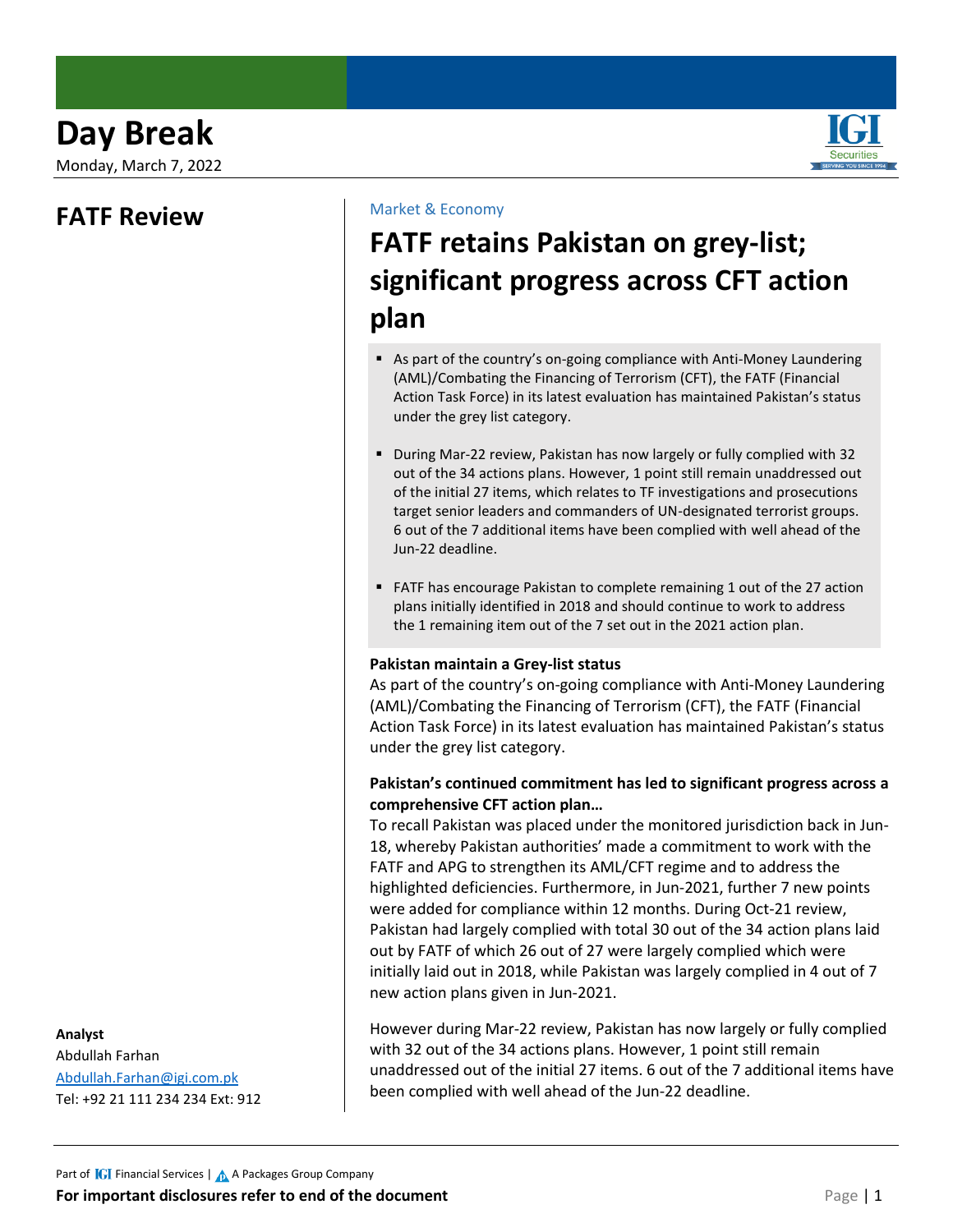

#### **…Pakistan needs to continue to address the one remaining item in its 2021 action plan**

FATF identified that Pakistan has made significant progress in completing the required action plans for removal from the list ahead of any relevant deadlines expiring. As per FATF statement "Since June 2018, when Pakistan made a high-level political commitment to work with the FATF and APG to strengthen its Anti-Money Laundering (AML) and Combating the Financing of Terrorism (CFT) regime and to address its strategic counter-terrorist financing-related deficiencies, Pakistan's continued political commitment has led to significant progress across a comprehensive CFT action plan,"

However, FATF has encourage Pakistan to complete remaining 1 out of the 27 action plans initially identified in 2018 which relates to TF investigations and prosecutions target senior leaders and commanders of UN-designated terrorist groups. FATF further stated that Pakistan should continue to work to address the 1 remaining item out of the 7 set out in the 2021 action plan by demonstrating a positive and sustained trend of pursuing complex ML investigations and prosecutions.

#### **Outlook**

Pakistan's next review is schedule from 12-17 June 2022. Pakistan was assigned 12 months deadline to fulfill 7 additional action plans in Jun-2021. As Pakistan has complied with 6 out of the 7 additional action plans set out in 2021 and 26 out the 27 initially set in 2018, we expect that Pakistan is well positioned to get out of 'Grey List' in the next FATF review in Jun-22.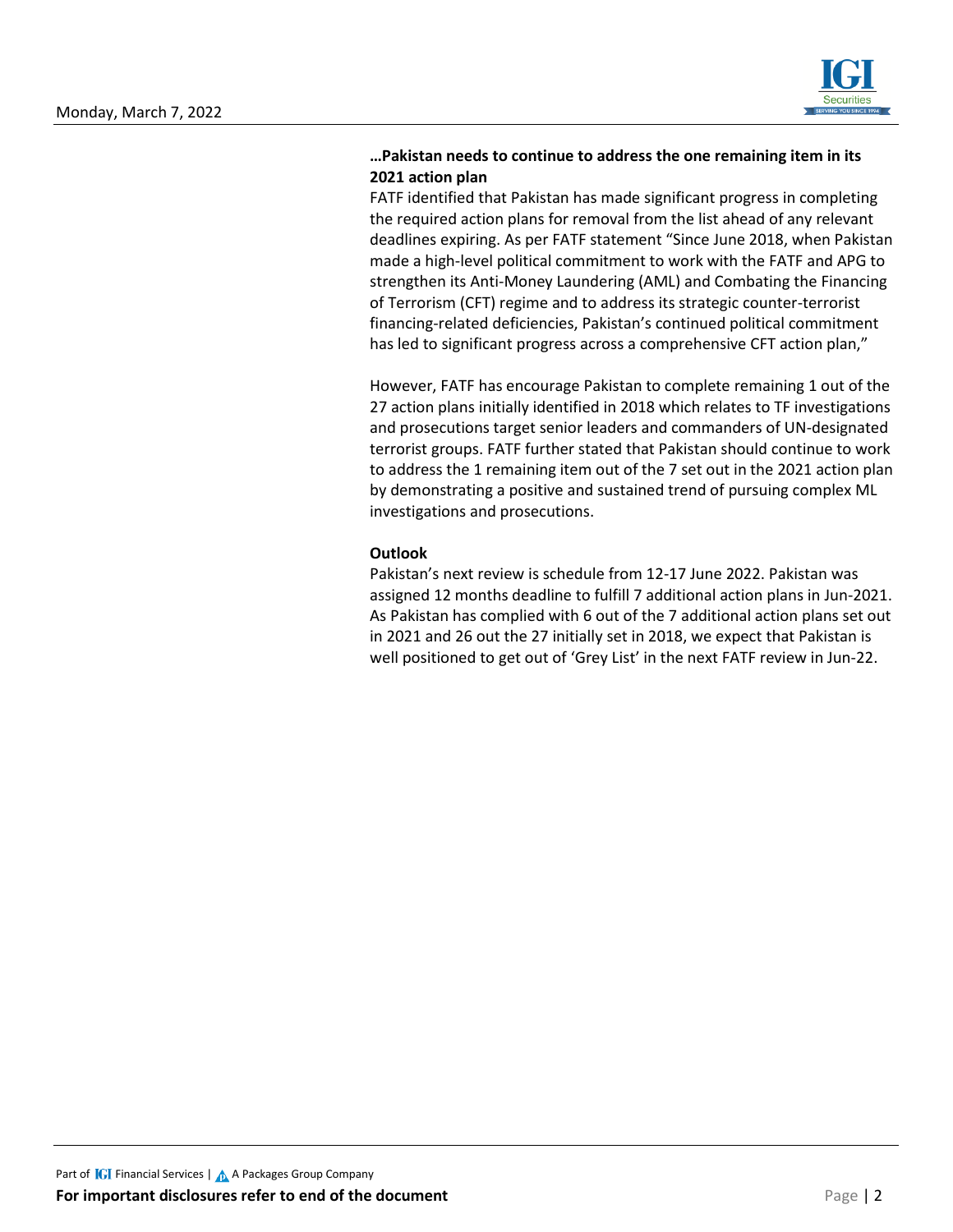

## **Important Disclaimer and Disclosures**

Research Analyst(s) Certification: The Research Analyst(s) hereby certify that the views about the company/companies and the security/ securities discussed in this report accurately reflect his or her or their personal views and that he/she has not received and will not receive direct or indirect compensation in exchange for expressing specific recommendations or views in this report. The analyst(s) is principally responsible for the preparation of this research report and that he/she or his/her close family/relative does not own 1% or more of a class of common equity securities of the following company/companies covered in this report.

**Disclaimer**: The information and opinions contained herein are prepared by IGI Finex Securities Limited and is for information purposes only. Whilst every effort has been made to ensure that all the information (including any recommendations or opinions expressed) contained in this document (the information) is not misleading or unreliable, IGI Finex Securities Limited makes no representation as to the accuracy or completeness of the information. Neither, IGI Finex Securities Limited nor any director, officer or employee of IGI Finex Securities Limited shall in any manner be liable or responsible for any loss that may be occasioned as consequence of a party relying on the information. This document takes no account of the investment objectives, financial situation and particular needs of investors, who shall seek further professional advice before making any investment decision. The subject Company (ies) is a client of the IGI Finex Securities Limited and IGI Finex Securities offers brokerage services to Subject Company (ies) on a regular basis, in line with industry practice. This document and the information may not be reproduced, distributed or published by any recipient for any purpose. This report is not directed or intended for distribution to, or use by any person or entity not a client of IGI Finex Securities Limited, else directed for distribution.

**Rating system**: IGI Finex Securities employs three tier ratings system, depending upon expected total return (return is defined as capital gain exclusive of tax) of the security in stated time period, as follows:

#### **Recommendation Rating System**

Buy if target price on aforementioned security (ies) is more than 10%, from its last closing price(s) Hold if target price on aforementioned security (ies) is in between -10% and 10%, from its last closing price(s) Sell if target price on aforementioned security (ies) is less than -10%, from its last closing price(s)

**Risk**: Investment in securities are subject to economic risk, market risk, interest rate risks, currency risks, and credit risks, political and geopolitical risks. The performance of company (ies) covered herein might unfavorably be affected by multiple factors including, business, economic, and political conditions. Hence, there is no assurance or guarantee that estimates, recommendation, opinion, etc. given about the security (ies)/company (ies) in the report will be achieved.

**Basic Definitions and Terminologies used:** Target Price: A price target is the projected price level of a financial security stated by an investment analyst or advisor. It represents a security's price that, if achieved, results in a trader recognizing the best possible outcome for his investment, Last Closing: Latest closing price, Market Cap.: Market capitalization is calculated by multiplying a company's shares outstanding by current trading price. EPS: Earnings per Share. DPS: Dividend per Share. ROE: Return on equity is the amount of net income returned as a percentage of shareholders' equity. P/E: Price rnings ratio of a company's share price to its per-share earnings. P/B: Price to Book ratio used to compare a stock's market value to its book value. DY: The dividend yield is dividend per share, divided by the price per share.

IGI Finex Securities Limited Research Analyst(s) Research Identity Number: BRP009 © Copyright 2022 IGI Finex Securities Limited